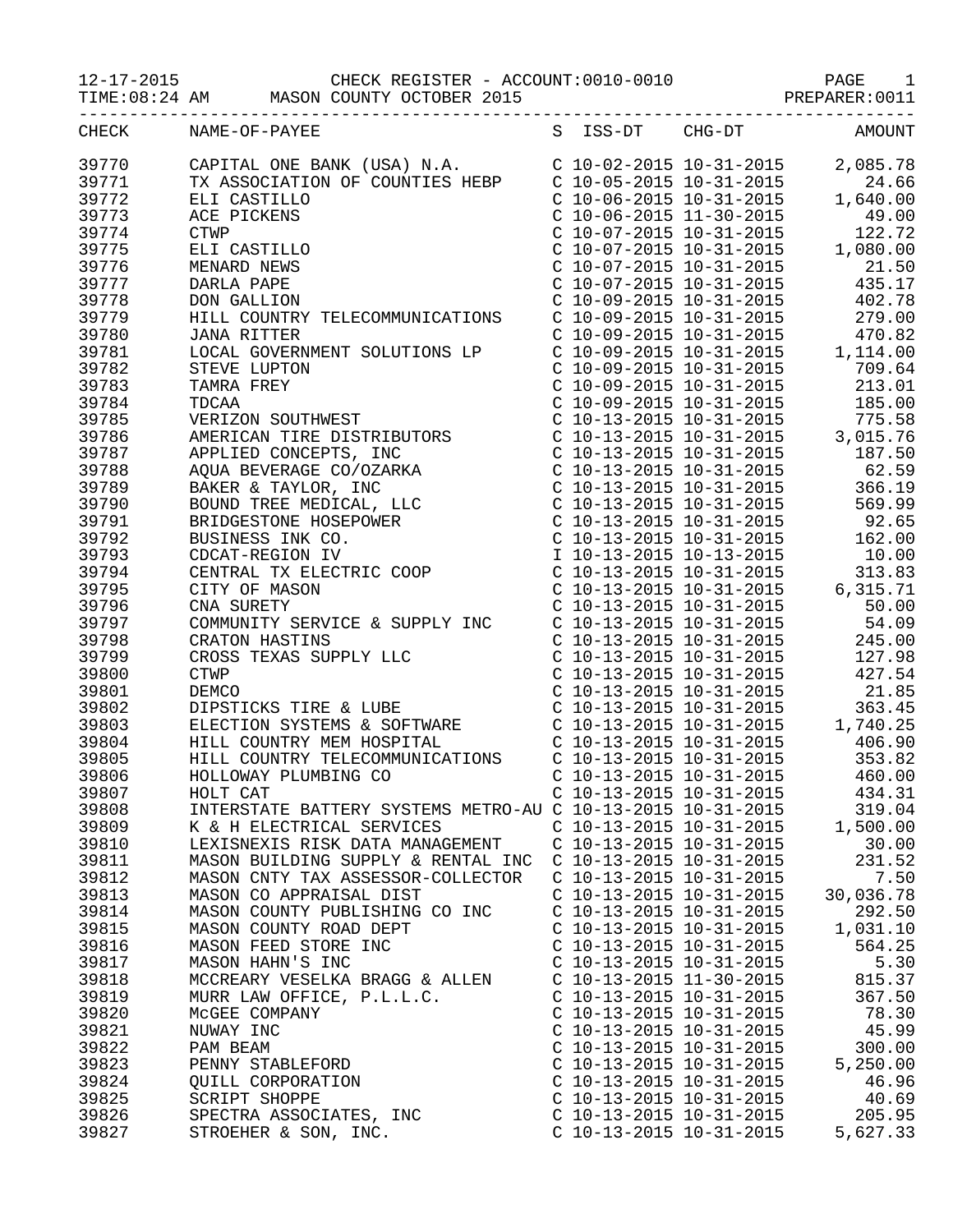12-17-2015 CHECK REGISTER - ACCOUNT:0010-0010 PAGE 2

TIME:08:24 AM MASON COUNTY OCTOBER 2015

| CHECK | NAME-OF-PAYEE                                               |                           |                           | S ISS-DT CHG-DT AMOUNT |
|-------|-------------------------------------------------------------|---------------------------|---------------------------|------------------------|
| 39828 |                                                             |                           |                           |                        |
| 39829 |                                                             |                           |                           |                        |
| 39830 |                                                             |                           |                           |                        |
| 39831 |                                                             |                           |                           |                        |
| 39832 |                                                             |                           |                           |                        |
| 39833 |                                                             |                           |                           |                        |
| 39834 |                                                             |                           |                           |                        |
|       |                                                             |                           |                           |                        |
| 39835 |                                                             |                           |                           |                        |
| 39836 |                                                             |                           |                           |                        |
| 39837 |                                                             |                           |                           |                        |
| 39838 |                                                             |                           |                           |                        |
| 39839 |                                                             |                           |                           |                        |
| 39840 |                                                             |                           |                           |                        |
| 39841 |                                                             |                           |                           |                        |
| 39842 |                                                             |                           |                           |                        |
| 39843 |                                                             |                           |                           |                        |
| 39844 |                                                             |                           |                           |                        |
| 39845 |                                                             |                           |                           |                        |
| 39846 |                                                             |                           |                           |                        |
| 39847 |                                                             |                           |                           |                        |
| 39848 |                                                             |                           |                           |                        |
| 39849 |                                                             |                           |                           |                        |
| 39850 |                                                             |                           |                           |                        |
| 39851 |                                                             |                           |                           |                        |
| 39852 |                                                             |                           |                           |                        |
| 39853 |                                                             |                           |                           |                        |
| 39854 |                                                             |                           |                           |                        |
| 39855 |                                                             |                           |                           |                        |
| 39856 |                                                             |                           |                           |                        |
| 39857 |                                                             |                           |                           |                        |
| 39858 |                                                             |                           |                           |                        |
| 39859 |                                                             |                           |                           |                        |
| 39860 |                                                             |                           |                           |                        |
| 39861 |                                                             |                           |                           |                        |
| 39862 |                                                             |                           |                           |                        |
| 39863 |                                                             |                           |                           |                        |
| 39864 |                                                             |                           |                           |                        |
| 39865 |                                                             |                           |                           |                        |
| 39866 | ELM USA                                                     |                           | $C$ 10-26-2015 11-30-2015 | 160.55                 |
| 39867 | FLEMING'S HILL CO COLLISION REPAIR  C 10-26-2015 11-30-2015 |                           |                           | 2,671.02               |
| 39868 | HALI-BRITE, INC                                             | $C$ 10-26-2015 11-30-2015 |                           | 494.67                 |
| 39869 | HOLLOWAY PLUMBING CO                                        | $C$ 10-26-2015 11-30-2015 |                           | 360.00                 |
| 39870 |                                                             |                           |                           |                        |
|       | HUMANA HEALTH CARE PLANS                                    | $C$ 10-26-2015 11-30-2015 |                           | 63.00                  |
| 39871 | I C S JAIL SUPPLIES INC                                     | $C$ 10-26-2015 10-31-2015 |                           | 283.86                 |
| 39872 | KERR COUNTY CLERK                                           | $C$ 10-26-2015 11-30-2015 |                           | 1,347.50               |
| 39873 | LEXIS NEXIS                                                 | V 10-26-2015 11-19-2015   |                           | 181.00                 |
| 39874 | LOWE'S PAY AND SAVE INC                                     | $C$ 10-26-2015 10-31-2015 |                           | 939.71                 |
| 39875 | LUCIO MORA                                                  | $C$ 10-26-2015 11-30-2015 |                           | 1,275.00               |
| 39876 | MASON BUILDING SUPPLY & RENTAL INC                          | $C$ 10-26-2015 11-30-2015 |                           | 138.01                 |
| 39877 | MASON CNTY TAX ASSESSOR-COLLECTOR                           | $C$ 10-26-2015 10-31-2015 |                           | 7.50                   |
| 39878 | MASON SHORT STOP                                            | $C$ 10-26-2015 11-30-2015 |                           | 886.57                 |
| 39879 | MATTHEW BENDER & CO                                         | $C$ 10-26-2015 11-30-2015 |                           | 51.44                  |
| 39880 | MICHELLE CHAPMAN                                            | $C$ 10-26-2015 11-30-2015 |                           | 600.00                 |
| 39881 | MURR LAW OFFICE, P.L.L.C.                                   | $C$ 10-26-2015 11-30-2015 |                           | 350.00                 |
| 39882 | OVERDRIVE INC                                               | $C$ 10-26-2015 11-30-2015 |                           | 295.97                 |
| 39883 | PETROLEUM EQUIPMENT SERVICE INC                             | $C$ 10-26-2015 10-31-2015 |                           | 941.75                 |
| 39884 | <b>QUILL CORPORATION</b>                                    | $C$ 10-26-2015 11-30-2015 |                           | 777.25                 |
| 39885 | RCI TECHNOLOGIES INC                                        | $C$ 10-26-2015 11-30-2015 |                           | 552.50                 |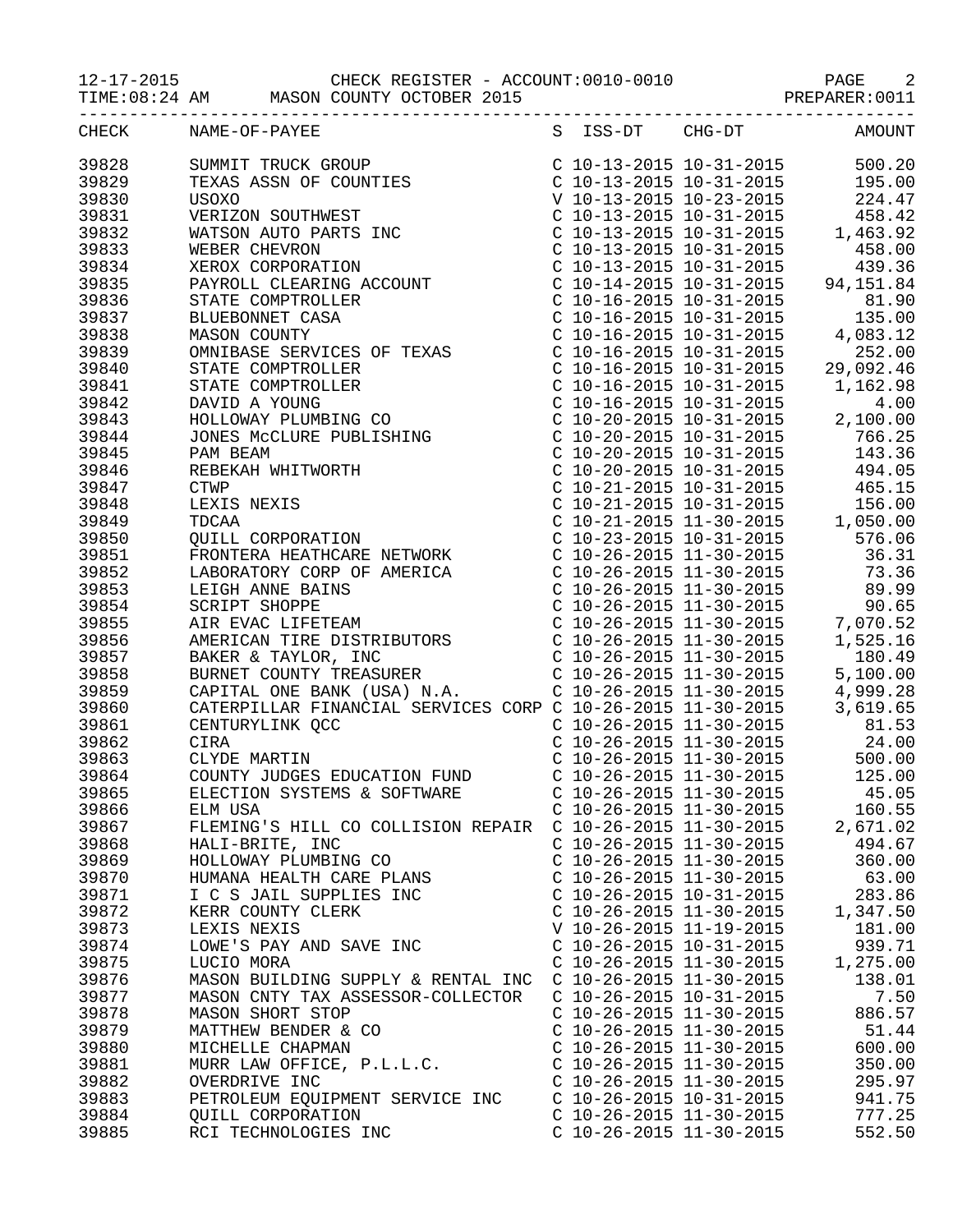12-17-2015 CHECK REGISTER - ACCOUNT:0010-0010 PAGE 3

TIME:08:24 AM MASON COUNTY OCTOBER 2015

| CHECK | NAME-OF-PAYEE                         | S<br>ISS-DT               | CHG-DT | AMOUNT       |
|-------|---------------------------------------|---------------------------|--------|--------------|
| 39886 | SAN SABA FIRE SAFETY EQUIPMENT INC    | $C$ 10-26-2015 11-30-2015 |        | 152.00       |
| 39887 | SHELL FLEET PLUS                      | $C$ 10-26-2015 11-30-2015 |        | 19.71        |
| 39888 | SUMMIT TRUCK GROUP                    | $C$ 10-26-2015 11-30-2015 |        | 111.23       |
| 39889 | TEXAS COMMUNICATIONS                  | $C$ 10-26-2015 10-31-2015 |        | 906.10       |
| 39890 | TEXAS WORKFORCE COMMISSION            | $C$ 10-26-2015 11-30-2015 |        | 943.12       |
| 39891 | THE COMMERCIAL BANK                   | $C$ 10-26-2015 10-31-2015 |        | 72.98        |
| 39892 | THOMSON REUTERS - WEST                | $C$ 10-26-2015 11-30-2015 |        | 401.00       |
| 39893 | TINA C YOUNG                          | $C$ 10-26-2015 11-30-2015 |        | 168.00       |
| 39894 | TX STATE UNIVERSITY/SAN MARCOS        | $C$ 10-26-2015 11-30-2015 |        | 100.00       |
| 39895 | UNITED RENTALS (NORTH AMERICA)<br>INC | $C$ 10-26-2015 10-31-2015 |        | 3,248.88     |
| 39896 | VERIZON                               | $C$ 10-26-2015 11-30-2015 |        | 195.04       |
| 39897 | VERIZON SOUTHWEST                     | $C$ 10-26-2015 10-31-2015 |        | 295.84       |
| 39898 | WEST CENTRAL WIRELESS                 | $C$ 10-26-2015 10-31-2015 |        | 67.00        |
| 39899 | ZESCH & PICKETT                       | $C$ 10-26-2015 11-30-2015 |        | 325.00       |
| 39900 | VERIZON SOUTHWEST                     | $C$ 10-27-2015 11-30-2015 |        | 75.49        |
| 39901 | HEART OF<br>TEXAS FORD-MERCURY INC    | $C$ 10-28-2015 10-31-2015 |        | 31,500.00    |
| 39902 | PAYROLL CLEARING ACCOUNT              | $C$ 10-29-2015 10-31-2015 |        | 126, 122. 77 |
|       |                                       |                           |        |              |